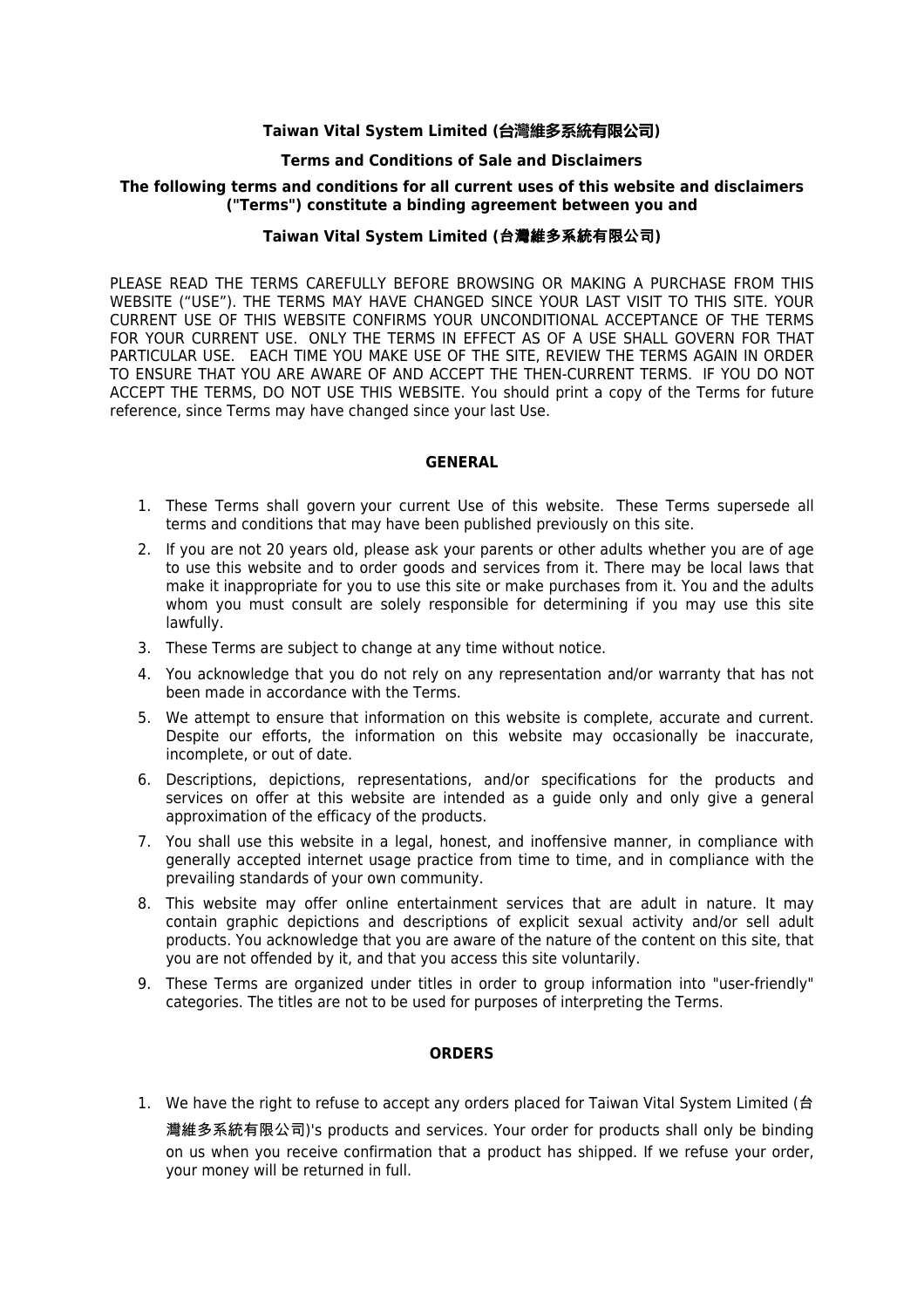- 2. You are responsible for the accuracy of all information you provide that is necessary for us to process your order and/or ship your order to the correct location. If an order has not been shipped, or shipped to an incorrect location due to such inaccuracy, you alone are responsible.
- 3. The provision of products and services is subject to availability. If products are out of stock, we will inform you as soon as possible. You will be given the option of waiting until the products are in stock or of canceling your order.
- 4. If you have any problems or concerns regarding our products, you can reach us via the customer service contact information supplied on this website.
- 5. Dates for delivery are estimates only and are not guaranteed. Time is not of the essence in relation to such dates. They are also subject to any matter beyond our reasonable control.
- 6. If a delivery requires a signature to confirm receipt, it is your responsibility to ensure that there is someone at the delivery address to sign for the products when delivered. It is also your responsibility to collect the products from any postal collection depot and/or arrange an alternative delivery date if you are not available to sign for the products.
- 7. If you place your order by post, please complete the order form and send it to us, along with payment, to the address given. We have no liability to you in respect of orders that do not reach us.
- 8. Any products purchased are for personal use only. The products cannot be resold and cannot be given to any third party.
- 9. The availability of this website may be outside our control and in the hands of third party providers. We cannot guarantee the level of availability of this site for your orders or other Use.
- 10. We are not responsible for safe delivery of goods because we do not ship the products directly. If the products are not delivered, arrive late, or are damaged in transit, you must take this up with the carrier. We will provide you with their contact details upon request.
- 11. Payment is due at the time you place your order.
- 12. We do not accept your order until we receive notice from our credit card merchant that your payment has been authorized and/or we have received payment in full in cleared funds.
- 13. If for any reason payment in full is not made, we may withhold or suspend delivery of the products.

## **RETURNS**

- 1. In case your order is qualified for a free or discounted shipping, actual delivery cost will be deducted from your refund.
- 2. If you return goods to us, you will need to pay for shipping.
- 3. The Customer is obliged to send the packaging with the product, receipt confirming the product purchase (receipt or invoice) and completed return form within 90 days from the purchase.

#### **LIABILITY**

- 1. The word "Liability," as used in the Terms, means any and all damages, claims, proceedings, actions, awards, expenses, costs and other losses.
- 2. WE MAKES NO WARRANTIES FOR THE PRODUCTS SOLD ON THIS WEBSITE. WE MAKES= NO REPRESENTATION ABOUT THE SUITABILITY OF THE PRODUCTS ON THIS SITE FOR ANY PURPOSE. ALL SUCH PRODUCTS ARE PROVIDED "AS IS" WITHOUT WARRANTY OF ANY KIND, EXPRESS OR IMPLIED. WE SPECIFICALLY DISCLAIM ALL WARRANTIES AND CONDITIONS OF ANY KIND WITH RESPECT TO THE PRODUCTS ON THIS SITE, INCLUDING ALL IMPLIED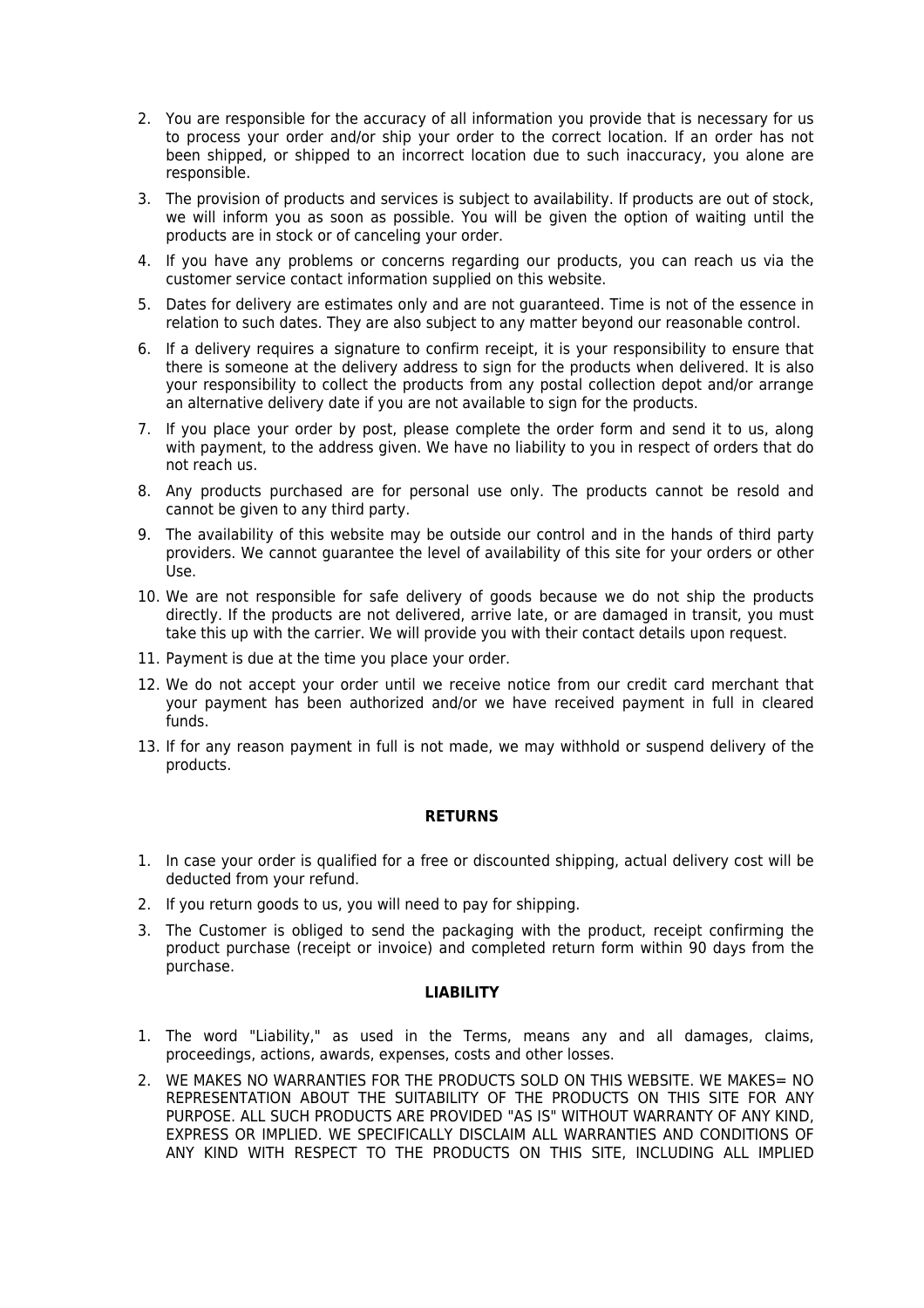WARRANTIES AND CONDITIONS OF MERCHANTABILITY, FITNESS FOR A PARTICULAR PURPOSE, TITLE, AND NON-INFRINGEMENT.

- 3. THE REPRESENTATIONS, VIEWS, OPINIONS, STATEMENTS, AND RECOMMENDATIONS ON THIS SITE ARE BASED ON REPRESENTATIONS AND CONCLUSIONS BY THIRD PARTIES INCLUDING THIRD-PARTY SCIENTIFIC AND MEDICAL RESEARCHERS, CUSTOMERS PROVIDING TESTIMONIALS, EXPERT ENDORSERS, INFORMATION FROM SUPPLIERS, PARTICIPANTS ON INTERNET FORUMS, AND AUTHORS WHO PUBLISH LITERATURE ABOUT THE PRODUCTS' INGREDIENTS AND THEIR EFFICACY. WE DO NOT REPRESENT OR ENDORSE THE ACCURACY, CURRENTNESS, OR RELIABILITY OF ANY ADVICE, OPINION, STATEMENT, OR OTHER INFORMATION DISPLAYED, UPLOADED, OR DISTRIBUTED THROUGH THE SITE, AND EXPRESSLY DISCLAIM LIABILITY FOR ALL SUCH REPRESENTATIONS. YOU ACKNOWLEDGE THAT ANY RELIANCE ON ANY SUCH OPINION, ADVICE, STATEMENT, OR INFORMATION WILL BE AT YOUR SOLE RISK. THE MATERIALS ON THIS SITE ARE TRANSMITTED AND DISTRIBUTED "AS IS" AND APPEAR ON THE SITE WITHOUT EXPRESS OR IMPLIED WARRANTIES OF ANY KIND.
- 4. WE SHALL NOT BE LIABLE FOR ANY DAMAGE TO, OR ANY VIRUSES THAT MAY INFECT, YOUR COMPUTER, TELECOMMUNICATION EQUIPMENT, OR OTHER PROPERTY CAUSED BY OR ARISING FROM YOUR ACCESS TO, USE OF, OR BROWSING THIS WEBSITE, OR YOUR DOWNLOADING OF ANY INFORMATION OR MATERIALS FROM THIS WEBSITE.
- 5. WE DISCLAIM ALL LIABILITY FOR PRODUCT DEFECT OR FAILURE, CLAIMS THAT ARE DUE TO NORMAL WEAR, PRODUCT MISUSE, ABUSE, PRODUCT MODIFICATION, IMPROPER PRODUCT SELECTION, NON-COMPLIANCE WITH ANY CODES, OR MISAPPROPRIATION.
- 6. TAIWAN VITAL SYSTEM LIMITED (台灣維多系統有限公) URGES YOU TO SEEK THE ADVICE OF A PHYSICIAN OR OTHER COMPETENT MEDICAL PRACTICIONER BEFORE USING THE PRODUCTS OFFERED ON OR THROUGH THIS WEBSITE, SINCE YOU MAY BE TAKING A MEDICATION OR OTHER DIETARY SUPPLEMENTS, OR MAY HAVE A MEDICAL CONDITION THAT MAKES THIS PRODUCT INAPPOROPRIATE FOR YOUR USE. WE DISCLAIM ALL LIABILITY FOR ANY INJURY OR ILLNESS THAT YOU SUSTAIN AS THE RESULT OF NOT SOLICITNG SUCH ADVICE, AS A RESULT OF HAVING RECEIVED INCOMPLETE OR INACCURATE ADVICE, OR AS A RESULT OF HAVING ANY ADVERSE PHYSICAL REACTION WHETHER OR NOT YOU FIRST CONSULTED WITH A MEDICAL PRACTITIONER.
- 7. IF ANY DISPUTES ARISE BETWEEN YOU AND US AS A RESULT OF THESE DISCLAIMERS AND EXCLUSIONS OF WARRANTY AND LIABILITY, OR FOR ANY OTHER REASON, AND NEITHER OUR CUSTOMER SERVICE DEPARTMENT NOR GOOD FAITH MEDIATION IS ABLE TO RESOLVE ANY CLAIM, DISPUTE OR CONTROVERSY, WE BOTH AGREE THAT SUCH DISPUTE SHALL THEN BE SETTLED SOLELY BY ARBITRATION STRICTLY BETWEEN YOU AND US, THE RESULT OF WHICH SHALL BE BINDING UPON ANY PARTIES INVOLVED, AND ANY JUDGMENT UPON ANY AWARD OF THE ARBITRATORS MAY BE ENTERED BY ANY COURT HAVING COMPETENT JURISDICTION. WE DISCLAIMS ALL LIABILITY FOR REPRESENTATIONS AND WARRANTIES MADE ON OTHER WEBSITES ABOUT THE PRODUCTS AND SERVICES ON OFFER AT THIS WEBSITE IF SUCH OTHER REPRESENTATIONS AND WARRANTIES ARE INCONSISTENT WITH REPRESENTATIONS AND WARRANTIES MADE ON THIS WEBSITE.
- 8. YOU HEREBY AGREE TO INDEMNIFY AND HOLD HARMLESS TAIWAN VITAL SYSTEM LIMITED (台 灣維 多系 統有 限公 司 ) AND ITS OFFICERS, DIRECTORS, EMPLOYEES, SUCCESSORS, AGENTS, DISTRIBUTORS, AND AFFILIATES FOR ANY AND ALL CLAIMS, DAMAGES, LOSSES, AND CAUSES OF ACTION (INCLUDING ATTORNEYS' FEES) ARISING OUT OF OR RELATING TO YOUR BREACH OR ALLEGED BREACH OF ANY OF THESE TERMS
- 9. THESE DISCLAIMERS AND EXCLUSIONS APPLY TO ALL CONTENT, MERCHANDISE, AND SERVICES AVAILABLE ON OR THROUGH THIS SITE.
- 10. THE FOREGOING LIMITATIONS OF LIABILITY DO NOT APPLY TO THE EXTENT PROHIBITED BY LAW. PLEASE REFER TO YOUR LOCAL LAWS FOR ANY SUCH PROHIBITIONS.

## **INTELLECTUAL PROPERTY**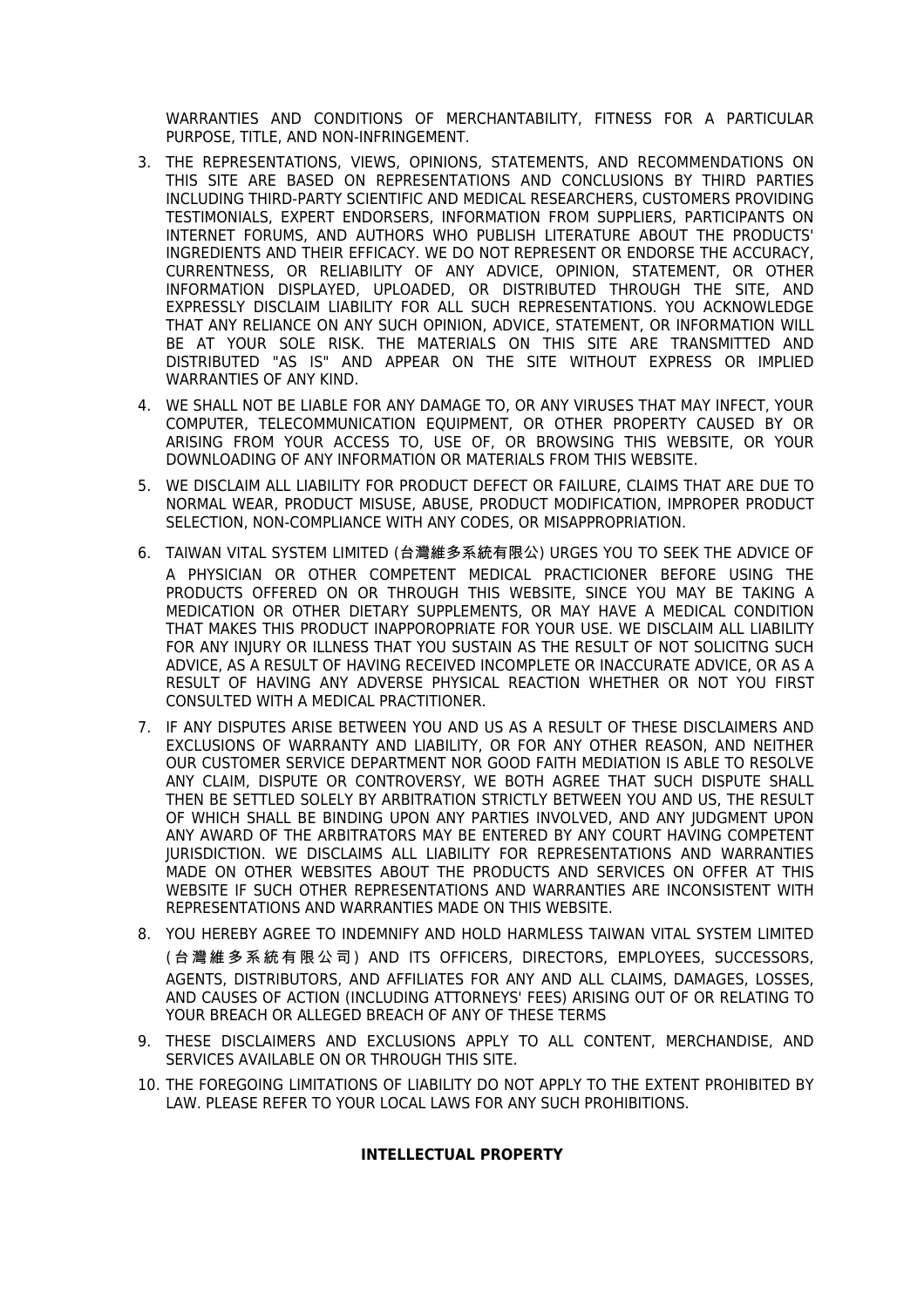- 1. By virtue of copyright, trademark, international treaties, and other laws, the entire contents of this website are owned by Taiwan Vital System Limited (台灣維多系統有限公司). You may not forward or copy any portion of this for any purpose other than your own personal reference.
- 2. Certain trademarks, trade names, service marks, graphics, photographs, and logos used or displayed on this website are registered and unregistered trademarks, trade names, service marks, graphics, photographs, or logos belonging solely to Taiwan Vital System Limited (台 灣維多系統有限公司) or its affiliates. In addition, the arrangement and design of these elements on our website, and the underlying source code, are the sole property of Taiwan Vital System Limited (台灣維多系統有限公司). You are forbidden from copying or using these in any manner without the written permission of or other owner.

# **DATA PRIVACY AND SECURITY**

- 1. We do not sell databases to third parties that contain our customers' personal information. We are committed to safeguarding your personal information.
- 2. We may contact you in the event that we wish to inform you of other products and services that we believe may interest you.
- 3. If we are under an order from a court of law, law enforcement authority, or regulatory agency to render personal details of our customers, such a legal mandate may leave us no choice but to comply. Please be aware that every business, both on and off the internet, is subject to the same privacy limitation.
- 4. When you order products and provide certain personal information such as your contact details, credit/debit card details, or other payment details, this information may be processed by us on servers that reside outside of Taiwan. By placing orders for the products, you consent to the transfer of your data to the location(s) at which our servers reside.
- 5. We may use a third party credit card merchant to take your payment. This third party will check and process your payment details. There are strict obligations that govern credit card merchants' handling of personal data. However, we cannot be held responsible for actions by this third party. We accept no liability for loss and/or damage that you may suffer as a result of this third party's acts and/or omissions. We advise you to print and retain a copy of each card transaction for future reference.
- 6. There is an inherent risk that any communication, whether by e-mail, fax, telephone, or post, can be intercepted by third-parties. We do not accept any liability for external compromise of security and/or confidentiality in relation to transmissions sent by any of these media.
- 7. Our site may place cookies on your computer. Cookies are software applications placed on your hard drive by many websites. The aim of a cookie is to track your website preferences and habits in order to make visits more productive. You should ensure that your browser software is set not to accept cookies if you do not wish to receive them.
- 8. You shall not use this website and any service made available to you via this website to attempt to gain access to and/or interfere with the functioning, operation or security of any network and/or system or in order to monitor a third party's use of the internet.

#### **LINKS**

1. We are not responsible for the content of any websites that link to this one, including such websites that review and/or promote our products and services. A link to this site from another website does not imply that we endorse the contents of such websites or accept the endorsements contained on such websites, or accept any responsibility for the content or use of such other websites.